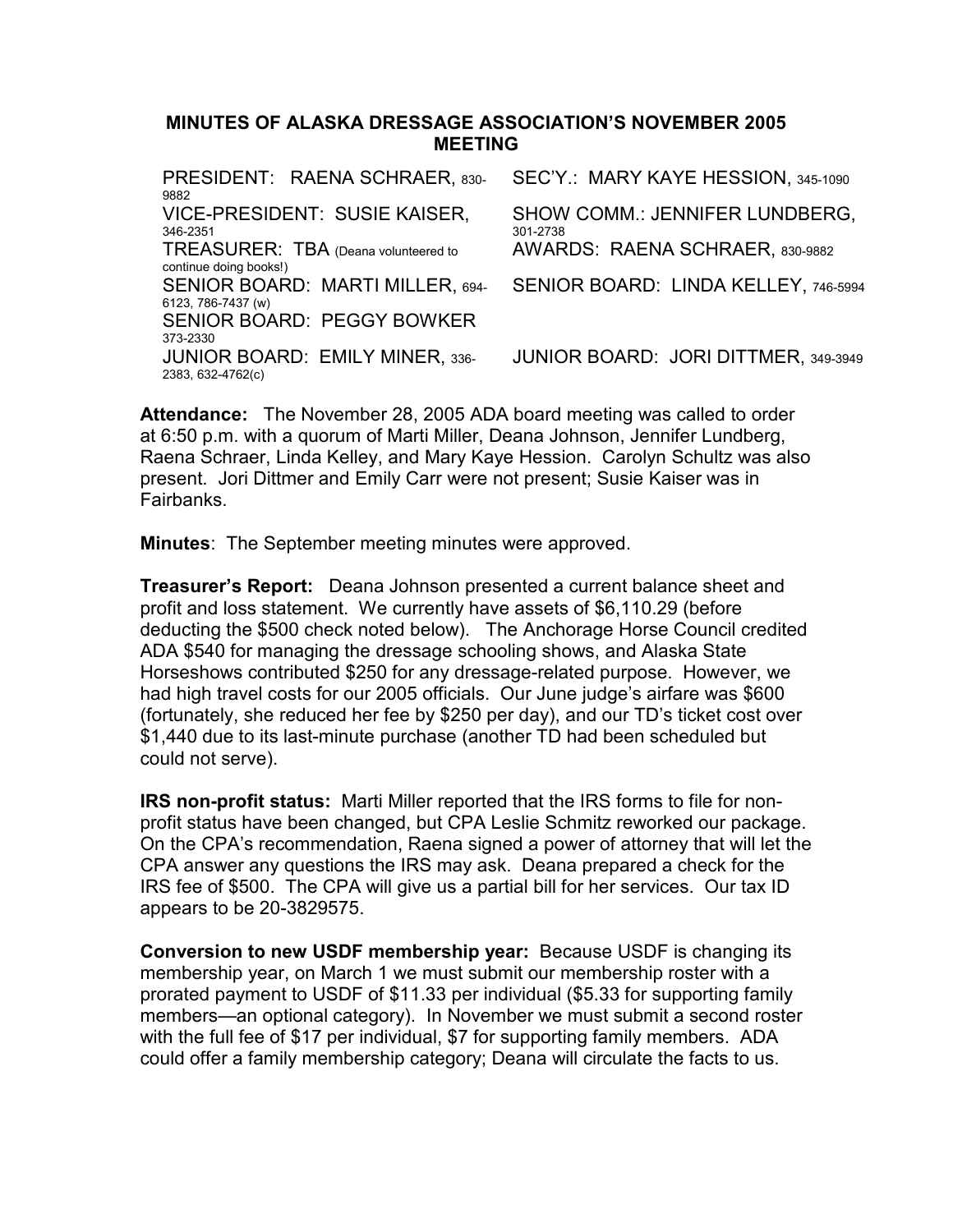Board elections: Marti Miller and Raena Schraer were reelected, and Peggy Bowker was elected, to new terms as senior board members beginning in 2006; Emily Miner was elected and Jori Dittmer was reelected as junior board members.

# Show committee:

- Kim Hale will manage the Spring Festival; the judge will be Diane Royce, with Debbie Moloznik as TD and Jennifer Lundberg as secretary.
- Carolyn Schultz will manage our August show, with Lois Heyerdahl as judge, Veronica Holt as TD, and Jennifer Lundberg as secretary.
- Linda Kelley reported that dressage at Midsummer (Valley Circuit) will be June 24-25, 2006, and that in 2007, the Valley Circuit would also be willing to add two days of dressage at State Fair.
- Linda suggested we make maximum use of the USEF's membership exemption (GR1401.9) for academy classes (for school horses), 4-H members, exhibitions, and USDF Introductory level, pas de deux, and quadrille classes to encourage more children to try dressage. The Valley Circuit manager would be willing to drop such entry fees as far as possible. Such classes could be held on a space-available basis. Crossentry into regular classes would need to be restricted.
- The Show Committee will check into getting Patty Russell to judge the Margaret Adams Schooling Show (May 13).
- Omnibus revisions: Carolyn Schultz, who scribed for Karen Adams last August, reported that the judge criticized our prohibition on whips in our championship classes. The board decided to drop that prohibition. Carolyn also suggested that we raise our entry fees again (we had reduced them for 2005) to make our shows self-supporting and free up more of our funds for education. On the other hand, Veronica Holt had thought our fees were quite high. The proposal was tabled while the Show Committee researches comparable organizations' show fees (Oregon Dressage Society and Equestrians' Institute).
- Susie Kaiser has a shoer recommendation if Kelly Ward isn't interested in being our show farrier for 2006.
- The next Show Committee meeting is tentatively set for Jan. 16 at 6:30 p.m. at Jennifer's house.
- Our show tent at Chamberlin is wearing out. Susie Kaiser suggested we purchase a relocatable building to use as our show office. Lowe's has one big enough for two tables, with windows, for \$3500. She mentioned this need at a recent Anchorage Horse Council open forum, along with a request for footing upgrades and a solution to the hazardous railing (boards elevated on rebar) between the dressage arena and the track.

### Award program:

• On our rider award program application, we should ask for the rider's preferences as to saddle pads (color and size) and blanket sizes in case we use those items as awards.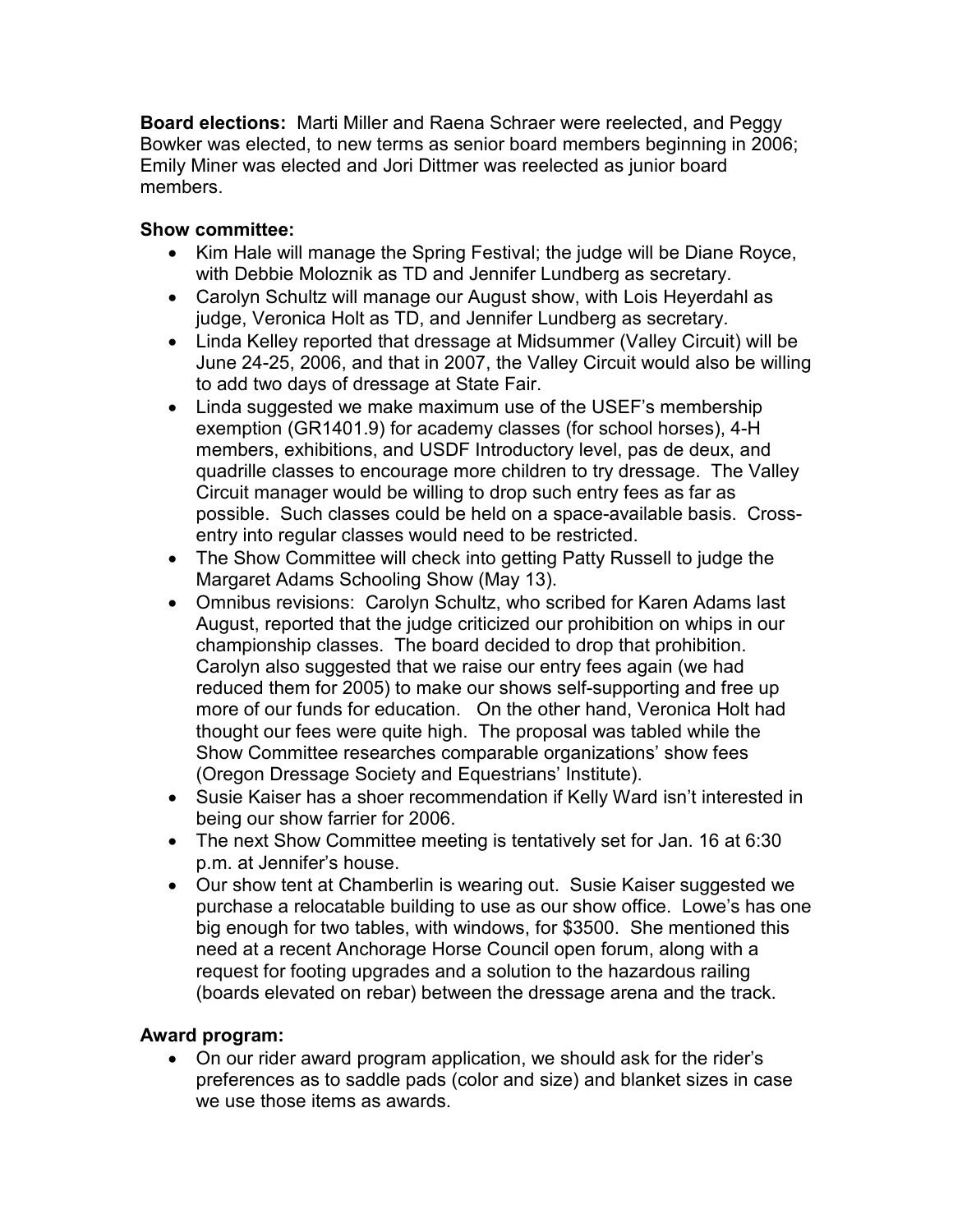- Linda Kelley still wants to sponsor a super-senior dressage horse award. She will circulate her original proposal.
- The board reconfirmed that our Super Volunteer award is not necessarily an annual award. Mary Kaye will research the minutes and circulate the board's most recent discussion of this award.
- The board decided we should offer a Prix Caprilli award. The same horserider combination must have a minimum of two scores, which must be earned before two different judges at recognized shows. The top two scores meeting the criteria will be averaged.
- Our 2005 awards banquet at O'Malley's on the Green was well received but expensive, and we were charged an extra \$100 for underutilizing the bar. Carolyn felt that problem was due to an inadequate wine list. Could we provide our own wines and sell them as a fund-raiser? (We would undoubtedly be charged a corkage fee.)

Bylaws/Handbook revision: The Handbook was last revised in January 2004. Carolyn Schultz, Deana Johnson, Raena Schraer, and Jennifer McLeod have volunteered to look into needed revisions of the Handbook as well as our bylaws (Carolyn will serve as chair). The Handbook is on our website. If we end up revising our bylaws, they should go on the website too.

Next meeting: The meeting adjourned at 8:35 p.m. The next meeting will be at 6:30 p.m. on Monday, January 23, 2006 at Huffman Horse Center.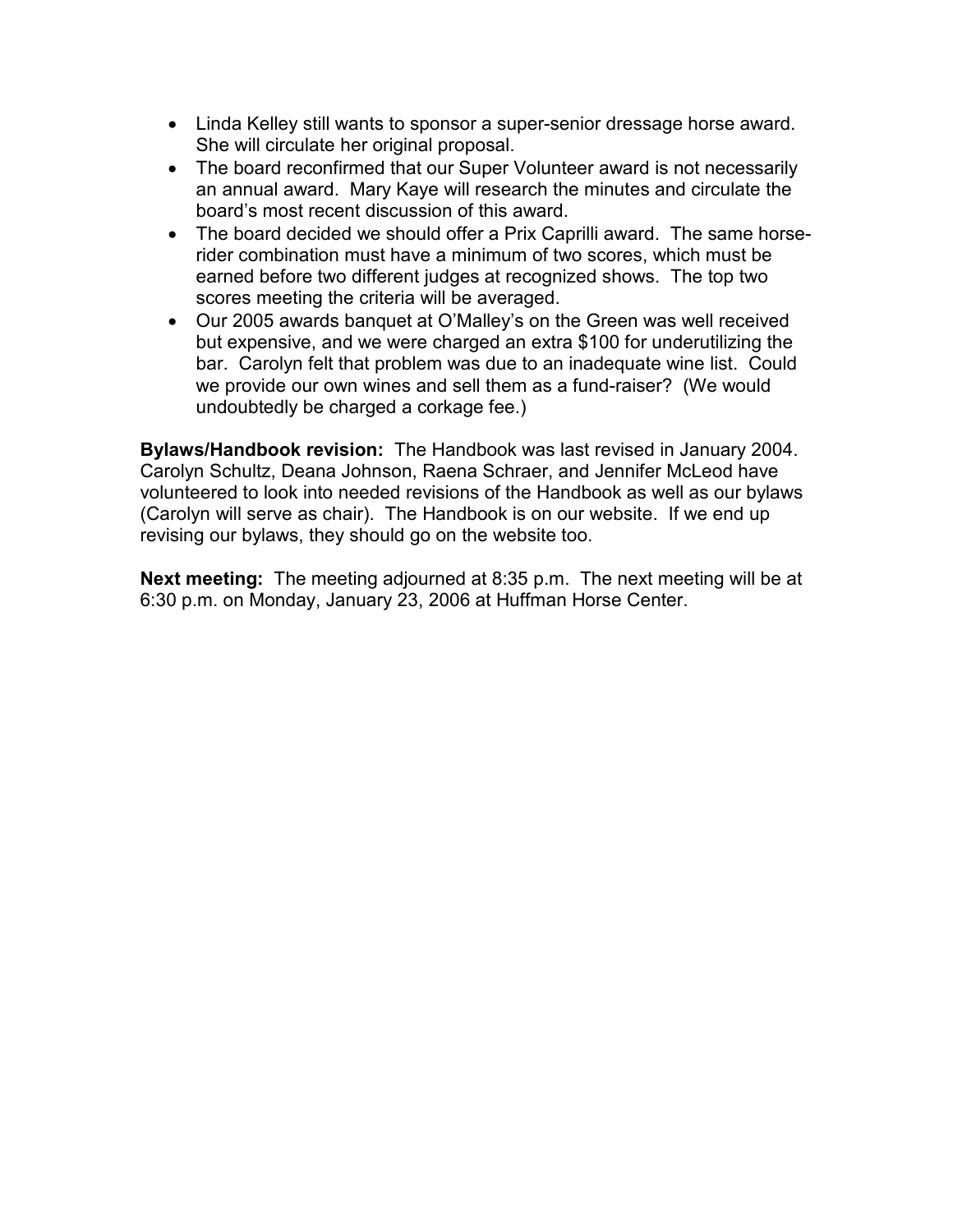### MINUTES OF ALASKA DRESSAGE ASSOCIATION'S SEPTEMBER 2005 MEETING

| SEC'Y.: MARY KAYE HESSION, 345-1090   |
|---------------------------------------|
| <b>SHOW COMM.: JENNIFER LUNDBERG,</b> |
| 301-2738                              |
| AWARDS: RAENA SCHRAER, 830-9882       |
| SENIOR BOARD: LINDA KELLEY, 746-5994  |
|                                       |
| JUNIOR BOARD: JORI DITTMER, 349-3949  |
|                                       |

Attendance: The September 8, 2005 ADA board meeting was called to order at 6:48 p.m. with a quorum of Raena Schraer, Linda Kelley, Mary Kaye Hession, Deana Johnson, Jennifer Lundberg, and Marti Miller. Susie Kaiser, Jori Dittmer, and Emily Carr were not present.

**Minutes:** The August meeting minutes were approved.

**Treasurer's Report:** Treasurer Deana Johnson presented a current balance sheet and profit and loss statement. We currently have \$6,271.96 in our account, plus accounts receivable of \$111. Overall, though, ADA's assets are projected to be down some \$2,200 compared to last year. Deana pointed out that as a nonprofit organization, some years we build up assets; some years we don't. We did have one major, non-recurring expense this year (a \$1,000 grant our "share" as a small GMO—toward USDF's new building in Kentucky), and 2005 show entries were down somewhat. Deana also had some cheerful news, though: we will get a \$100 rebate from USEF for having submitted our show results electronically, plus payment from the Anchorage Horse Council for Deana's and Susie Kaiser's management of the dressage schooling shows. And in a generous gesture, Sigrun Robertson charged us only half the usual rate to serve as TD at our August show, then donated half that amount back to ADA!

New USDF membership year: USDF is converting to a December/November membership year. Because of the conversion, we must submit our roster (and payment) to USDF twice in the coming year. Mary Kaye Hession will send Deana an e-mail from USDF with some details on the process.

IRS non-profit status: Marti Miller reported that CPA Leslie Schmitz plans to send our IRS 501(c)(3) nonprofit filing to Raena for signature early next week. Raena will send it to the IRS and may need a check for IRS fees to accompany it. If the CPA doesn't bill us for her work, we plan to send her a gift certificate or equivalent to thank her for preparing our filing. Deana suggested that as soon as the IRS recognizes us as a nonprofit, we could hold a fundraising raffle.

### Membership outreach:

• Raena Schraer plans to send monthly e-mails to the membership letting them know that the most recently approved board meeting minutes have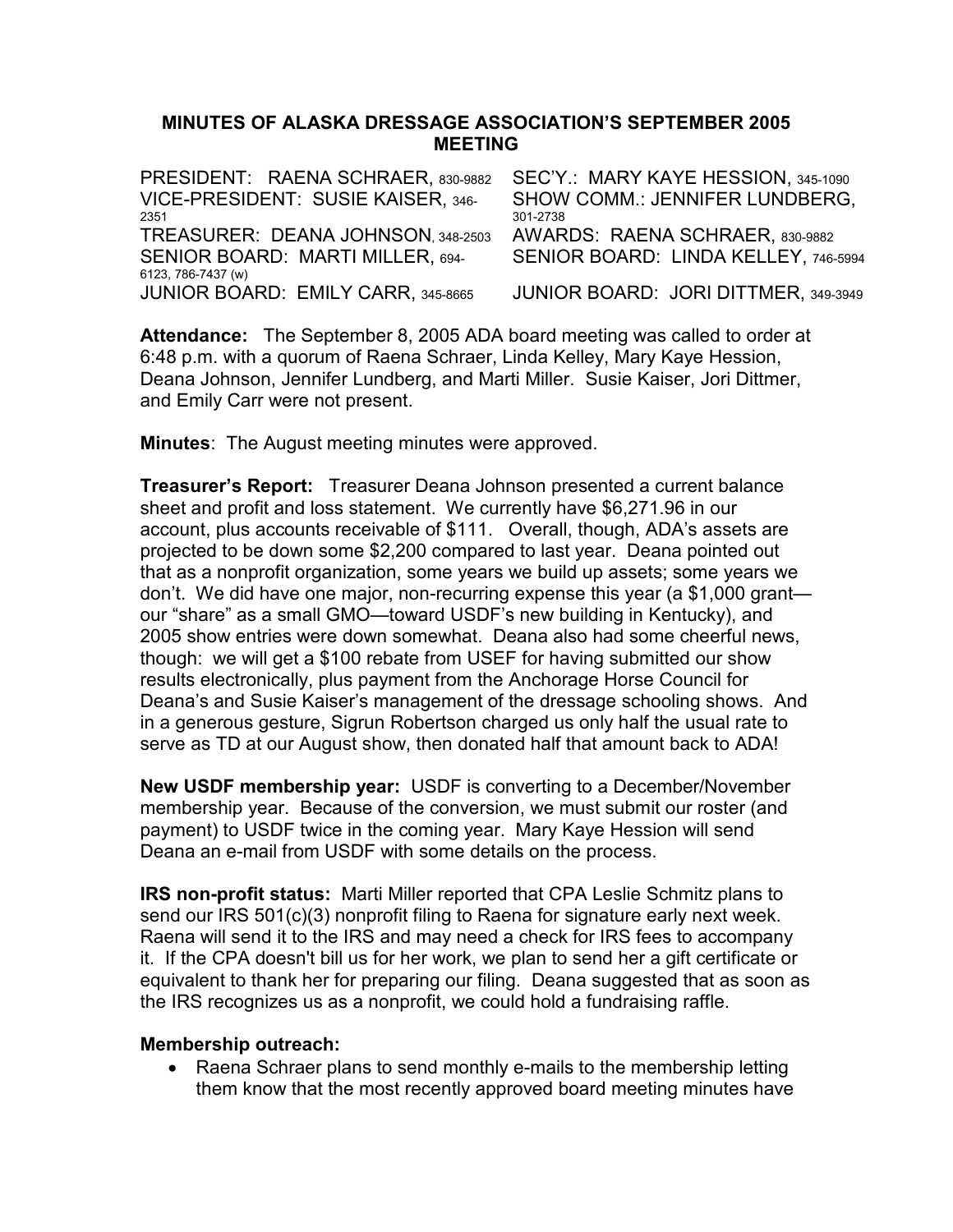been posted and telling them about the next board meeting. Because of virus concerns, the minutes should be offered as PDF files, not Word documents. Mary Kaye will look for a budget-priced program that can produce PDF files. The standard schedule for board meetings will also be listed on the calendar on ADA's website. Deana will send Raena the most up-to-date list of members' e-mail addresses.

- ADA historian Carolyn Schultz, Deana, Susie, and Jennifer McLeod are finalizing a questionnaire from USDF on our history as a GMO and our members' riding accomplishments. When it is finished, a copy will be posted on the ADA website.
- Carolyn Schultz requested that we send out an end-of-season message to the membership each year, asking everyone to let us know of their national awards so that she can keep ADA's historical records up to date. Jennifer noted a complication: riders/owners are sometimes not notified that they have won a national award until long after the show season (perhaps as late as the following spring).

Awards banquet: The banquet is scheduled for Friday, Nov. 4 (new date) at 6:30 p.m., dinner at 7 p.m., at O'Malley's on the Green. The price will be \$35. Raena will send the menu options to Deana to check out. Our budget for awards is \$700, which Raena will purchase. Perhaps Solstice Saddlery could supply saddle pads at a discounted price, and we could sew on ADA patches; or owner Dana Hall might have other engraveable merchandise. We decided to ask Jennifer Watson McLeod if she will compute scores; Marti will be the doublechecker and will find out how we get access to the Chamberlin scores. Debbie Erickson plans to run an ad in the Horse Journal to celebrate our USDF bronze medalists and to advertise our banquet; Deana or Raena will be sure Debbie knows our new banquet date.

Board elections: Deana does not plan to run again for the board, but is willing to keep on doing ADA's books. Raena and Marti are willing to run for another two-year term and must send their biographies to Carolyn by the end of the month. We need to submit any other nominations we can think of to fill the three senior and two junior seats (juniors serve for one year).

- The board discussed polling the membership whether they want two-day or one-day shows, then realized we can't fit our August show into a single day (because of the championships). So we'll have a one-day and a twoday event.
- Our June show will be June 3 with a clinic on the  $4<sup>th</sup>$ . We had hoped Lois Heyerdahl would judge that show, but she prefers the August show. (If she can't do the June show this year, we'll book her for 2007.) June alternatives: Debbie Spence? Ali Buchanan? (Our TD's are already arranged: Veronica Holt and Debbie Moloznik.)
- Our August show will be Aug. 12-13, followed by two days of clinics.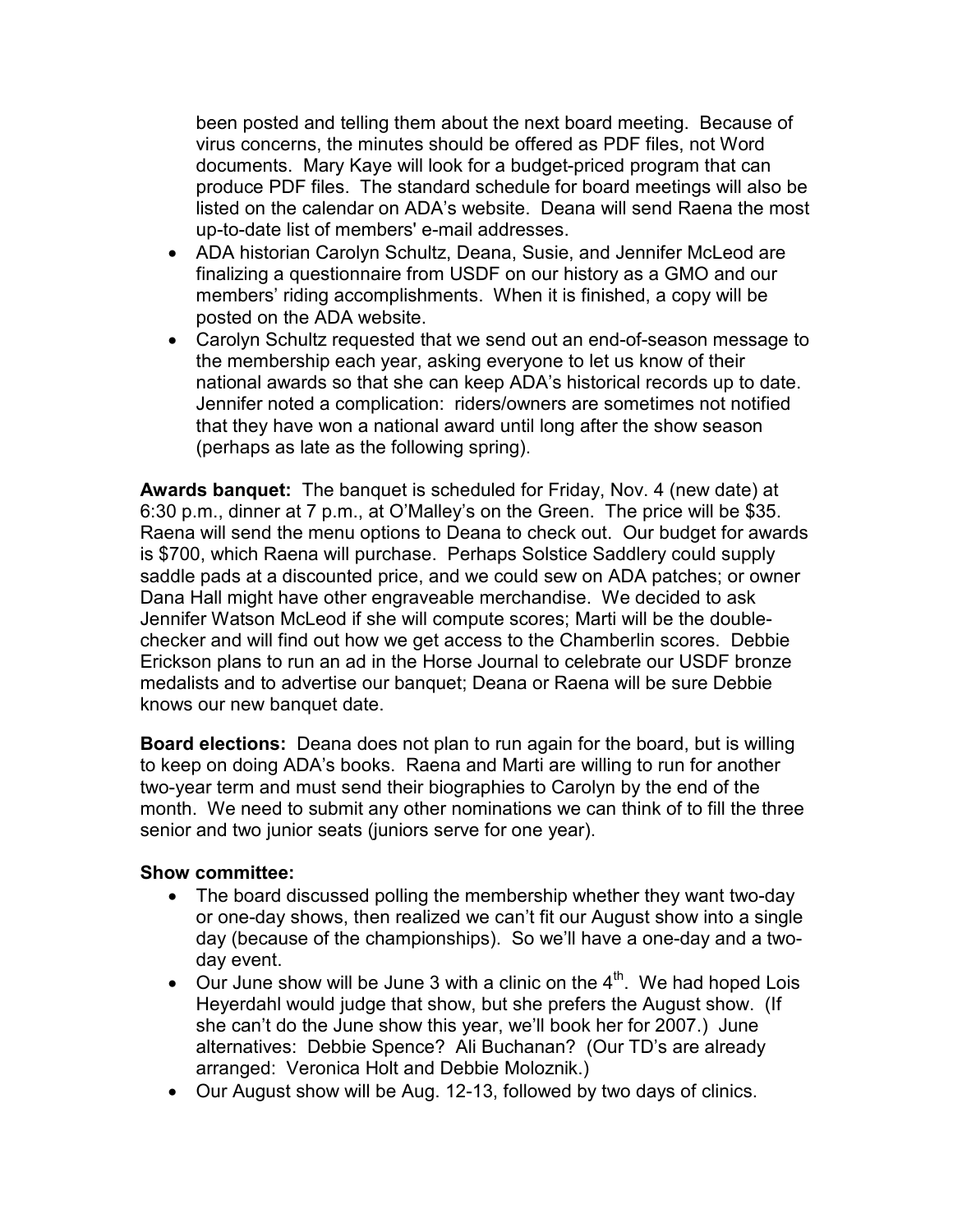- We need to be sure our show dates match those in our USEF license. which Deana thought Susie had applied for. And we may need to adjust our dates for 2007 (a date rollover year) and 2008.
- Linda Kelly reported there is a very good likelihood of dressage classes at Midsummer in Palmer (France Equestrian Center). We decided that Raena should write a letter to Joe Kornegay, manager of the Valley Circuit, stating that ADA enthusiastically supports a two-day dressage show at Midsummer and will provide a recommended class list, scribes, scorers, runners, and ride times. Joe would still need to supply the show secretary, judge and TD, awards, and results reporting (Jennifer Lundberg might be able to assist with the results, but we won't promise this in advance). The letter will name Linda Kelley as our liaison and will encourage Joe to check with Linda if he needs to confirm anything. Raena's letter might also recommend the installation of a permanent dressage arena at France Equestrian Center, an idea Deana already proposed to board member Joe Lawton.
- ADA's show committee so far is Jennifer Lundberg and Raena Schraer. Raena will seek extra volunteers primarily to assist the show committee with hospitality. The show committee working group (Deana, Susie, Raena, Jennifer) will need to meet in October. Carolyn Schultz and Christine Erikson have volunteered to help committee members understand what arrangements need to be made, which paperwork must be filed, etc.

Dressage Foundation grant: Instead of postponing our dressage camp grant application on grounds that our 2006 summer will be very full, Raena will remodel the application to ask for funding for the Lois Heyerdahl clinic (two days, following our August show). Meantime, Mary Kaye will look for the USDF Connection article on hosting dressage camps.

Next meeting: The meeting adjourned at 8:30 p.m. The next meeting (none in October because of the banquet) will be at 6:30 p.m. on Monday, November 28 at Huffman Horse Center.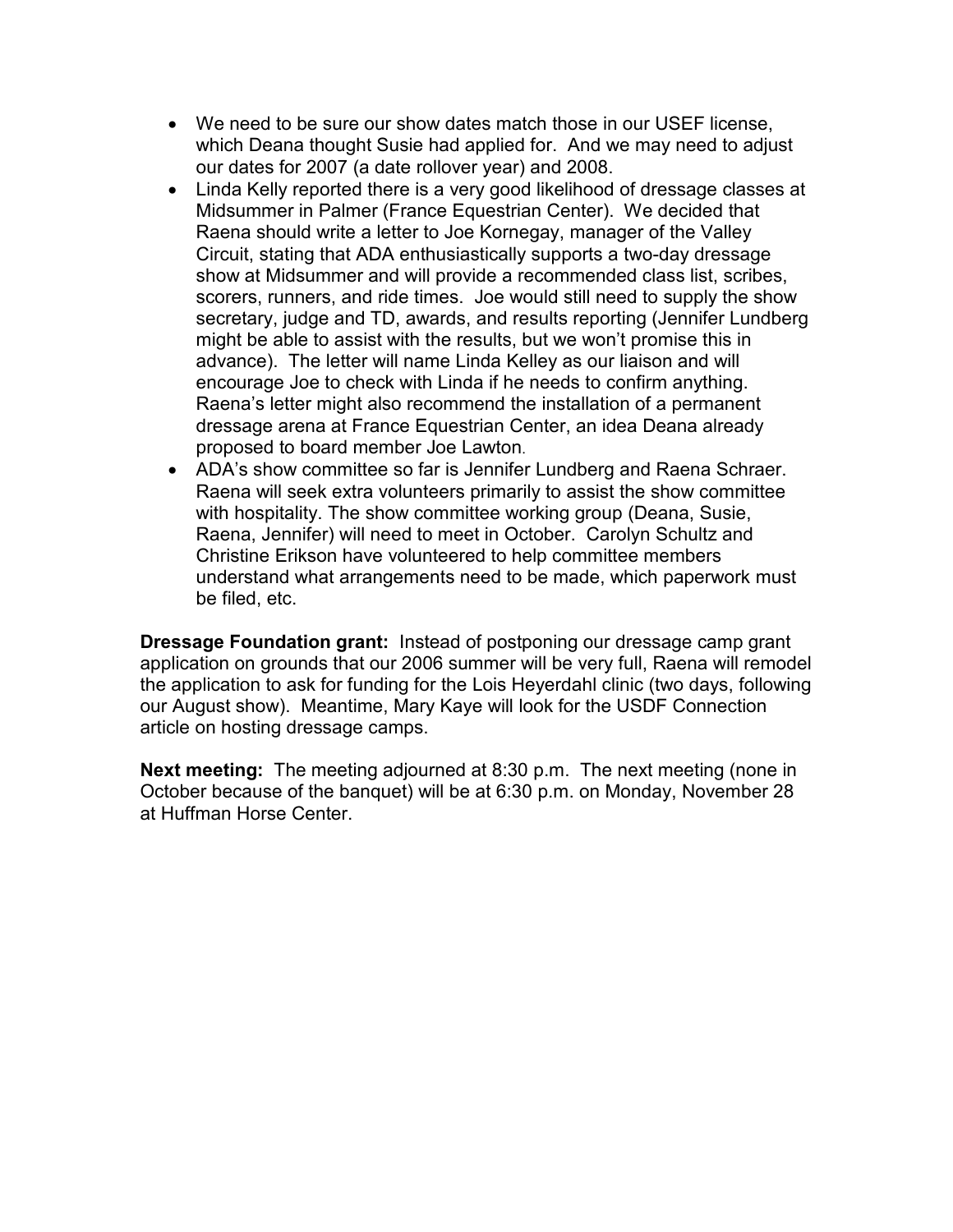### MINUTES OF ALASKA DRESSAGE ASSOCIATION'S AUGUST 2005 MEETING

PRESIDENT: RAENA SCHRAER, 830-9882 SEC'Y.: MARY KAYE HESSION, 345-1090 VICE-PRESIDENT: SUSIE KAISER, 346- <sup>2351</sup> SHOW COMM.: JENNIFER LUNDBERG, 301-2738 TREASURER: DEANA JOHNSON, 348-2503 AWARDS: RAENA SCHRAER, 830-9882 SENIOR BOARD: MARTI MILLER, 694- 6123, 786-7437 (w) SENIOR BOARD: LINDA KELLEY, 746-5994 JUNIOR BOARD: EMILY CARR, 345-8665 JUNIOR BOARD: JORI DITTMER, 349-3949

Attendance: The August 10, 2005 ADA board meeting was called to order at 6:44 p.m. with a quorum of Raena Schraer, Linda Kelley, Mary Kaye Hession, Susie Kaiser, Deana Johnson, Jennifer Lundberg, and Jori Dittmer. Emily Carr and Marti Miller were not present. Jayne Dittmer and Anne Marie Rowland also attended.

Minutes: The May meeting minutes were approved. (The June meeting was strictly a work session for the ADA Spring Festival, and there was no meeting in July.)

**Treasurer's Report:** Treasurer Deana Johnson did not have a formal analysis, but reported that we have about \$6,000 in our account, plus a batch of show checks to deposit. Susie Kaiser had several show expenditures to be reimbursed.

Membership outreach: Raena Schraer said that our Dressage Foundation grant application for a dressage camp next year has not progressed. We discussed possible dates for the camp. Jayne Dittmer suggested we could do the camp in conjunction with a Pony Club group session, perhaps in early May 2006.

Awards banquet: Everyone seemed to like O'Malley's on the Green, last year's banquet site and a lovely venue. Raena will check on available dates at the end of October. Jori Dittmer offered to help Sue Mues with the table decorations, if Sue is interested. Susie Kaiser will ask Britany Kaiser to coordinate the silent auction, and will find out if Solstice Saddlery can donate something for the auction.

Board elections: It's time to come up with nominations for this fall's board elections. Assuming they accept the task, the board will appoint Carolyn Schultz and Christine Erikson to be our nominating committee. For this fall's election, we will need to fill three senior seats (Deana Johnson's, Marti Miller's, and Raena Schraer's two-year terms are up) and both junior seats (junior terms are for one year).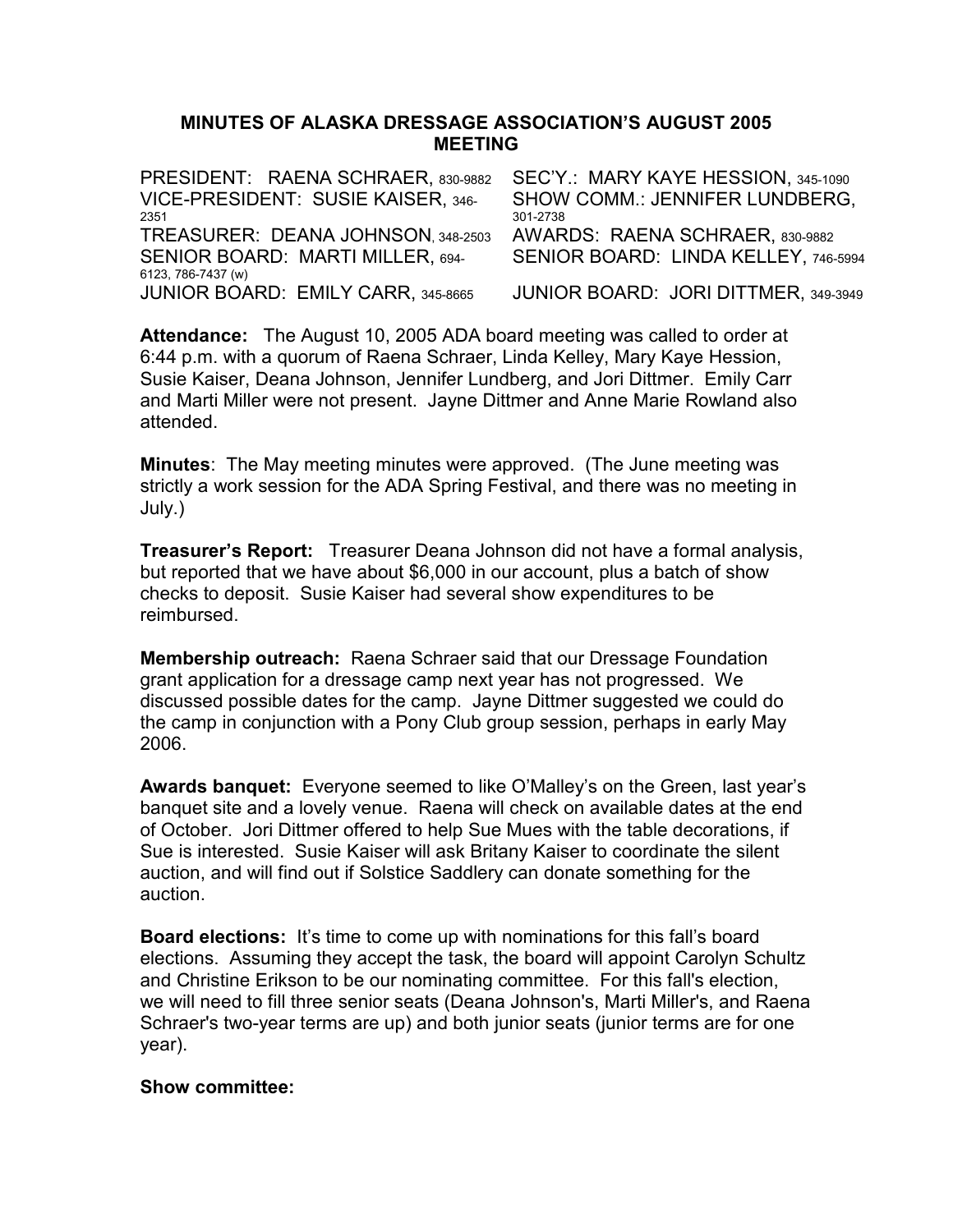- Susie Kaiser reported that USEF asked for some corrections in our Omnibus, e.g. stating the physical address of the William Clark Chamberlin Equestrian Center. She supplied those corrections.
- Next year we will plan to do two one-day shows. There will also be a day of dressage at the Chamberlin annual show, and State Fair Horse Shows (Valley Circuit) wants to offer a day of dressage, which Susie agreed to help with. This scaled-down schedule will still allow riders to qualify for national USDF awards, which require participation in at least four shows.
- We can hire good, enthusiastic "r" judges for \$200 rather than \$600/\$700 per day for an "R" judge. Deana will get suggestions; Raena offered to do the search for 2006 officials, with some guidance. Susie will find out if the comments that riders submit on show judges are available for us to review online.
- If we hold our 2006 shows on a Saturday, we can offer a clinic on Sunday.
- Possible candidates: Lois Heyerdahl would like to judge one of our shows; Debbie Meloznik and Veronica Holt would like to serve as TD's. Perhaps Ali Buchanan could judge in June.

IRS non-profit status: Marti Miller was not present, and we had no new information on our IRS 501(c)(3) non-profit filing.

Next meeting: The meeting adjourned at 7:30 p.m. The next meeting will be at 6:30 p.m. on Thursday, Sept. 8, at Linda Kelley's house in Palmer (we should carpool). Linda's directions are summarized below:

At the second stop light in Palmer, turn right onto West Arctic. Continue out of town approximately four miles. You will cross the Matanuska River, see a sign for Clark-Wolverine Road and then a sign for Smith Road. Turn left onto Smith Road (actually East Smith Road), and continue on East Smith for approximately 1/2 mile. Then turn right onto North Smith Road. (Again no correct signage; however North Smith only turns right and it is the first paved opportunity to turn right—can't miss it!) Proceed on North Smith approximately 1/2 mile and turn right into the Kelley driveway, which is directly across from her mailbox. The mailbox has "1200 KELLEY" on its nameplate on top, and the driveway has a power pole directly in the middle of the drive. The drive makes a "Y" at the street so that you can enter on either side of the power pole. It will look like you are driving down a little wooded trail, but just keep coming; it will open up to pastures briefly. Park on the grass in front of the deck on the front of the house or around the drive.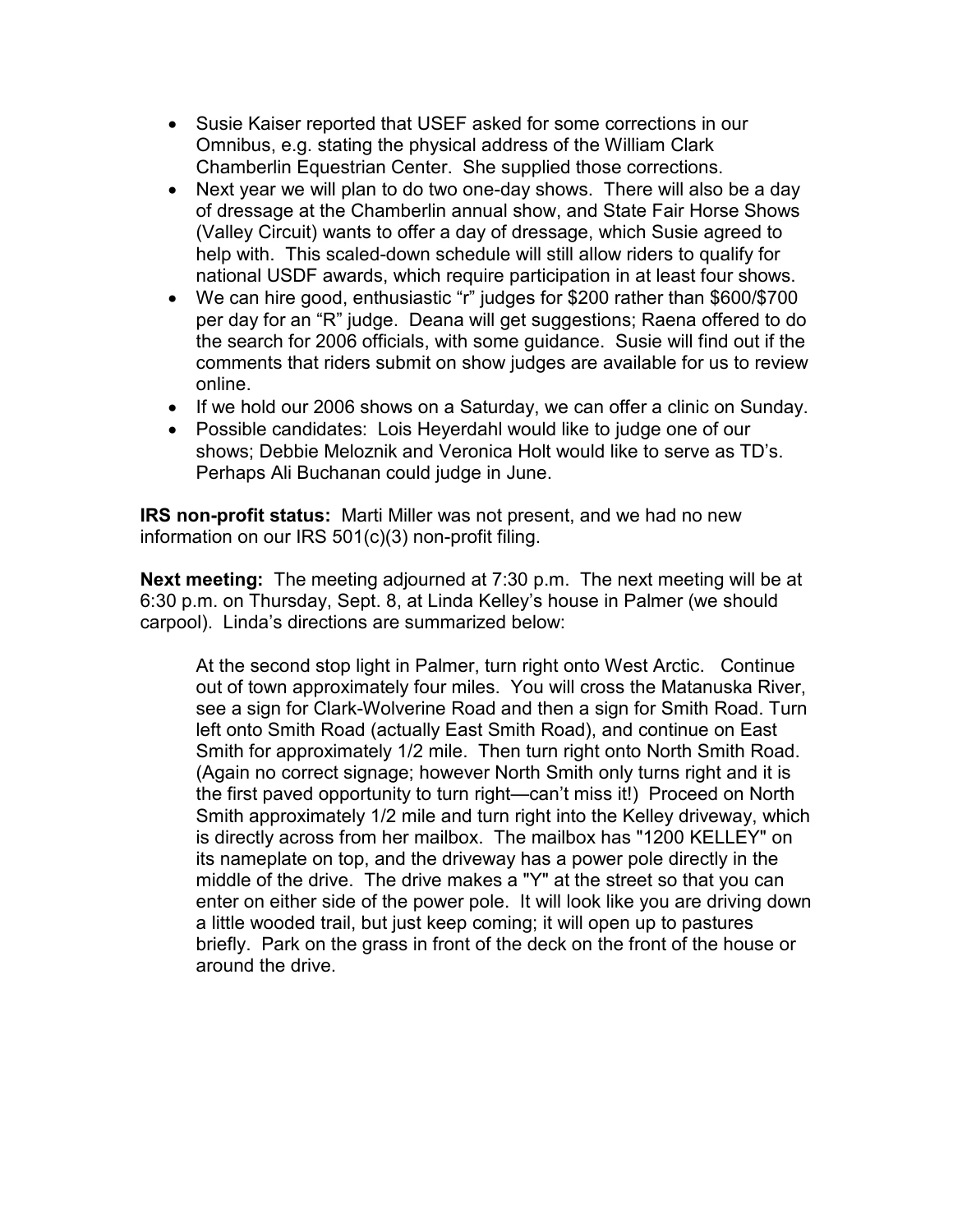### MINUTES OF ALASKA DRESSAGE ASSOCIATION'S MAY 2005 MEETING

PRESIDENT: RAENA SCHRAER, 830-9882 SEC'Y.: MARY KAYE HESSION, 345-1090 VICE-PRESIDENT: SUSIE KAISER, 346- <sup>2351</sup> SHOW COMM.: JENNIFER LUNDBERG, 301-2738<br>AWARDS: RAENA SCHRAER, 830-9882 TREASURER: DEANA JOHNSON, 348-2503 SENIOR BOARD: MARTI MILLER, 694- 6123, 786-7437 (w) SENIOR BOARD: LINDA KELLEY, 746-5994 JUNIOR BOARD: EMILY CARR, 345-8665 JUNIOR BOARD: JORI DITTMER, 349-3949

Attendance: The May 10, 2005 ADA board meeting was called to order at 6:55 p.m. with a quorum of Mary Kaye Hession, Susie Kaiser, Deana Johnson, and Jennifer Lundberg. Linda Kelley, Emily Carr, and Jori Dittmer could not attend. Raena Schraer brought the agenda but could not stay for the meeting; Marti Miller phoned in a report on Valley Circuit dressage possibilities.

Minutes: The April meeting minutes were approved.

**Treasurer's Report:** Treasurer Deana Johnson reported that we have \$6,119.33 in hand and have paid for almost all awards and ribbons we'll need this season, plus insurance and arena deposits for our shows and fees for ASH recognition. Until entries begin flowing in, we have no income stream except for memberships. Susie Kaiser submitted invoices for printing tests and shipping prize lists to officials; Mary Kaye Hession submitted an invoice for ADA's biennial report as an Alaska nonprofit corporation. The ASH board voted to contribute \$100 to ADA.

Membership outreach: Some participants in the May 7 cleanup day at Chamberlin expressed disappointment that there were not more dressage riders present. However, Mary Kaye participated; Susie had hand-raked the dressage arena and picked rocks every day the previous week; and a Pony Club group plans to groom the dressage arena and surroundings the afternoon before the schooling show.

- Sigrun Robertson will judge the May schooling show, and Dr. Julie Grohs will judge in July. Susie has already collected many entries for the May show and is doing ride times.
- Raena Schraer has received Anita Owen's contract to judge our June show.
- Marti Miller called in to report her telephone conversation with Valley Circuit manager Joe Kornegay. She had asked him whether he still plans to hold any dressage classes (none were listed in the Valley Circuit prize list). He proposed a day of dressage on Sept. 5, Labor Day (the State Fair Horse Show ends Sept. 4). He asked for help with officials (judge, TD, housing, hospitality, etc.), sponsors, and the class list. The consensus at the meeting was that Sept. 5 is not a good choice for a dressage show in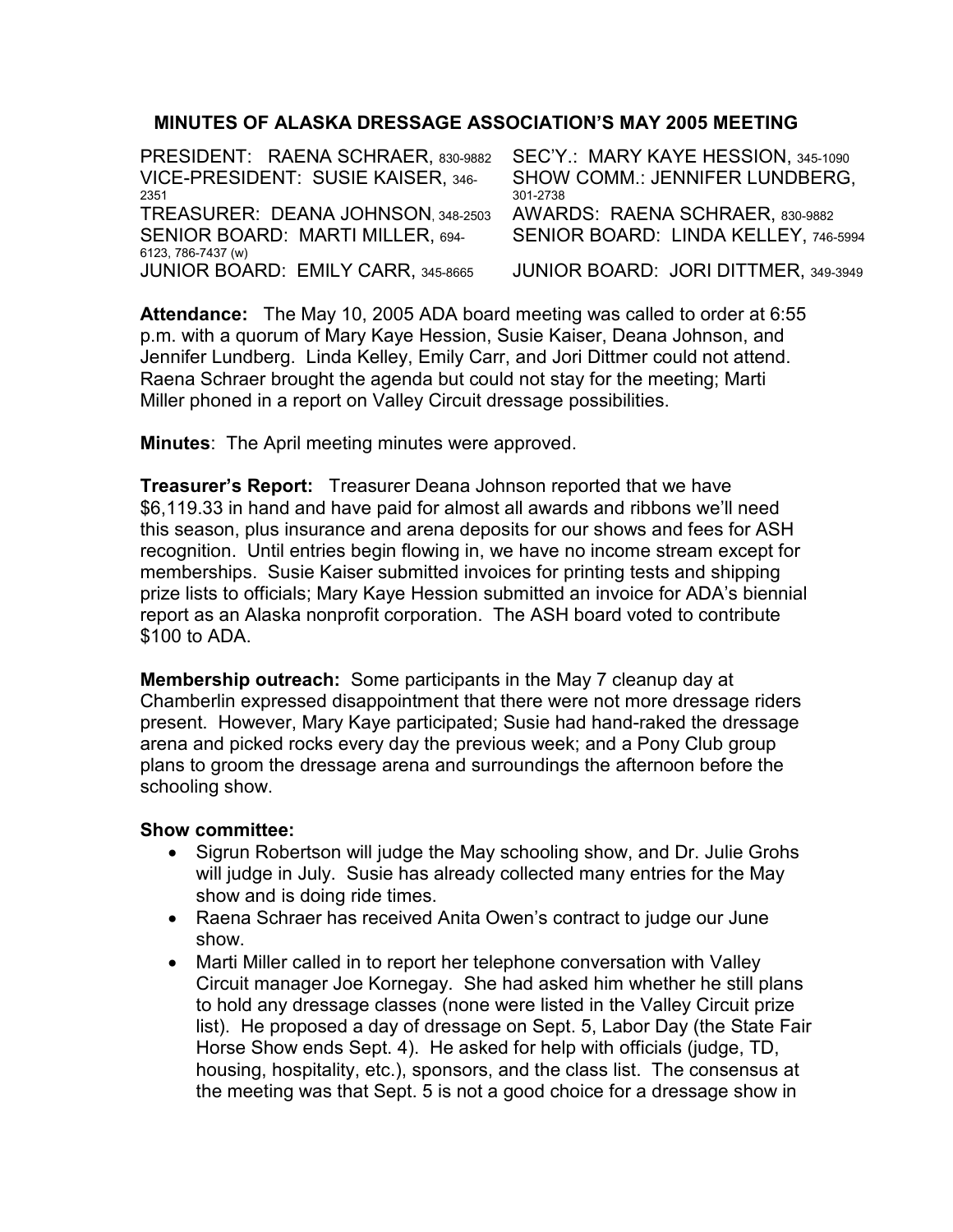Palmer, what with heavy Labor Day traffic to trailer home in, junior riders needing to get ready for school, and some of the horses already being tired from four days of showing at State Fair. Plus we have our hands full preparing for the two recognized ADA shows and at least two WCCEC schooling shows. Deana will call him, explain our reasoning, and recommend a date earlier in the show season.

- We will house Dr. Lothar Pinkers (June TD) at a hotel. Robin and Bjorne will house judge Anita Owen and transport her to and from the show grounds.
- A question arose whether juniors must pay the \$5 discipline fee. No, this fee is not applicable to juniors.
- USDF's Krystina Firth reviewed the ADA prize list and asked for some corrections, all of which have been made in the on-line version. We were subsequently fined \$50 for printing a USDF membership page instead of the USDF recognition page in the Omnibus.
- USDF will advertise our Omnibus on its website and asked us how much we charge per copy. Our decision: The Omnibus will continue to be free to anyone who requests it in Alaska (including non-members); the fee will be \$3 to send it out of state.

IRS non-profit status: Marti Miller reported that the accountant who will prepare our IRS 501(c)(3) filing has been tied up doing taxes, but is ready to work on our filing now.

Next meeting: The meeting adjourned at 8:43 p.m. The next meeting will be at 6:00 p.m. on Thursday, June 2, at Deana's house, 2503 Wintercrest, and will also be a show work party.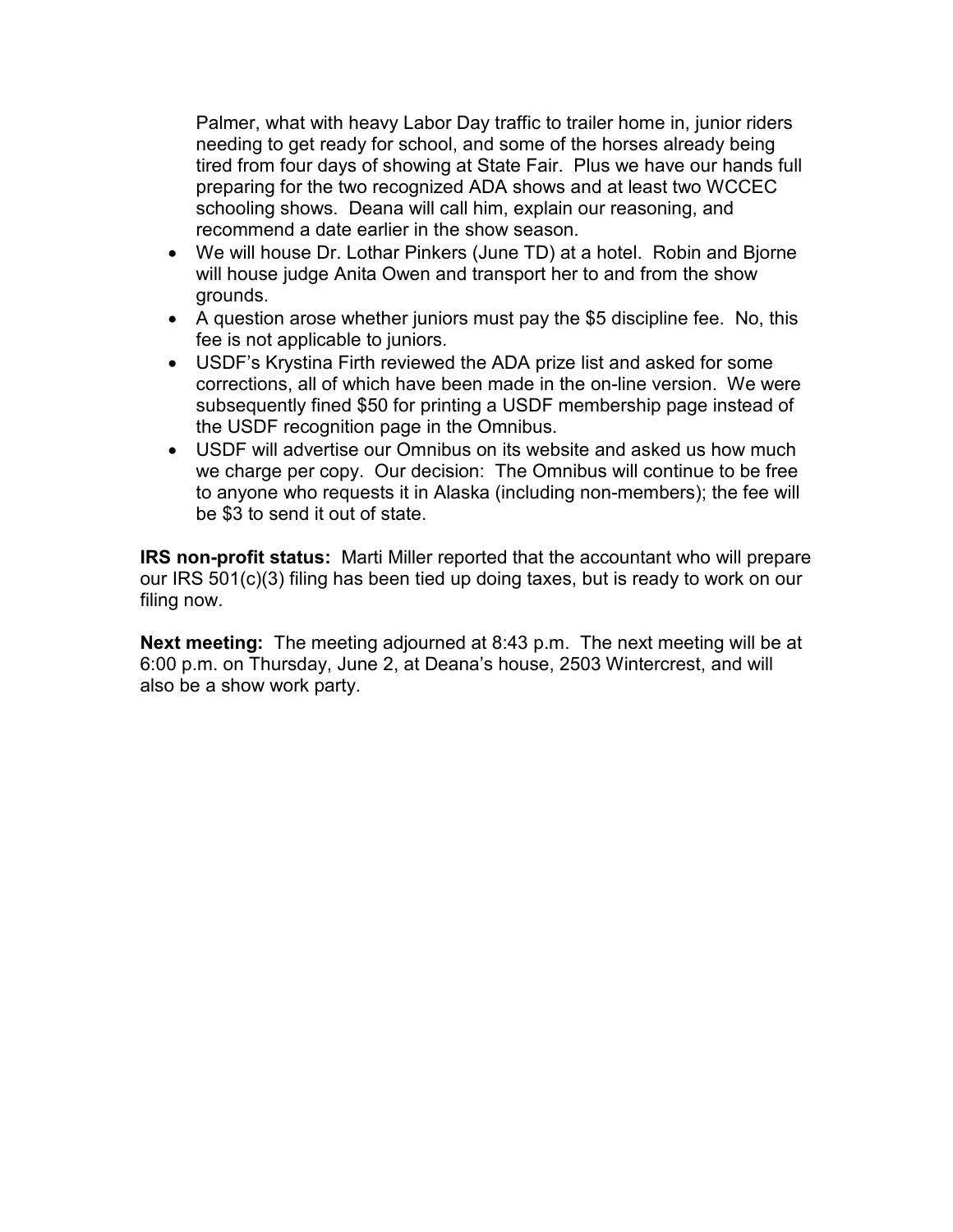## MINUTES OF ALASKA DRESSAGE ASSOCIATION'S APRIL 2005 MEETING

| PRESIDENT: RAENA SCHRAER, 830-9882 | SEC'Y.: MARY KAYE HESSION, 345-1090   |
|------------------------------------|---------------------------------------|
| VICE-PRESIDENT: SUSIE KAISER, 346- | <b>SHOW COMM.: JENNIFER LUNDBERG.</b> |
| 2351                               | 301-2738                              |
| TREASURER: DEANA JOHNSON, 348-2503 | AWARDS: RAENA SCHRAER, 830-9882       |
| SENIOR BOARD: MARTI MILLER, 694-   | SENIOR BOARD: LINDA KELLEY, 746-5994  |
| 6123, 786-7437 (w)                 |                                       |
| JUNIOR BOARD: EMILY CARR, 345-8665 | JUNIOR BOARD: JORI DITTMER, 349-3949  |

Attendance: The April 3, 2005 ADA board meeting (in lieu of a March meeting) was called to order at 4:50 p.m., after the Spring open membership meeting, with a quorum of Raena Schraer, Mary Kaye Hession, Marti Miller, Linda Kelley, Deana Johnson, Jennifer Lundberg, and Jori Dittmer. Susie Kaiser was traveling and Emily Carr could not participate. Jayne Dittmer and Emily Miner also attended.

Minutes: The February meeting minutes were approved as corrected.

**Treasurer's Report:** Treasurer Deana Johnson reported that we have \$9,217.67 in hand plus some accounts receivable. She had just written a \$500 check to USDF for our per-capita membership payment for our current roster. The donation check we had received from Debbie Moloznik remains missing; Deana alerted Debbie to the problem and it seems likely the check will be replaced.

### Membership outreach:

- We understand that Equifest is scheduled for May 21. But rather than sponsoring an Equifest booth, the board felt we should concentrate on our May 14 schooling show and preparations for our June and August rated shows.
- A cleanup day has been scheduled at Chamberlin on May 7 from 11 a.m. to 4 p.m. to get the facility ready for the show season. All members are encouraged to help out.

- We've paid our fees for ASH recognition of our June and August shows.
- We still don't know which Valley Circuit show will offer dressage classes.
- Our TD problem has been resolved: Dr. Lothar Pinkers will serve at our June show and Sigrun Robertson in August.
- Linda Kelley announced that she'd completed and printed the 2005 Omnibus. Even better, she volunteered to prepare the 2006 Omnibus next year! She handed out the 2005 Omnibus to all those who attended the Spring meeting. Members who could not attend will receive their copy in the mail, and it will be available on ADA's website.
- Jennifer Lundberg reported that the Anchorage Horse Council's May 14- 15 schooling show will offer sporthorse-in-hand classes.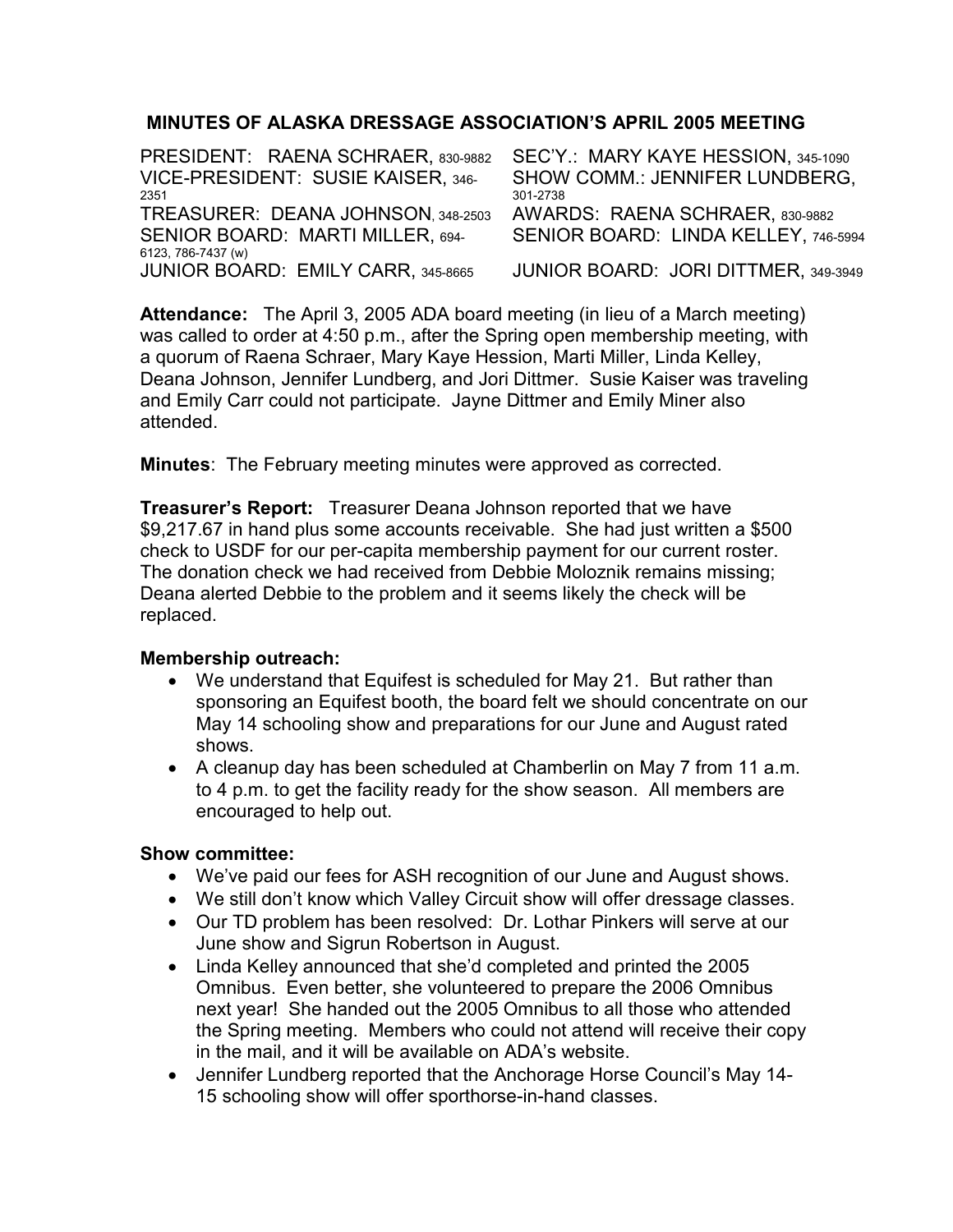• Anita Owen (June judge) sent Deana a note on her travel plans that Deana will forward to Sue Mues, who will arrange for hospitality during the show. Sue will delegate to others responsibility for sightseeing assistance before or after the show. Linda suggested Anita might enjoy an airboat tour to Knik Glacier. Jayne Dittmer offered that her husband could take Anita flightseeing in exchange for some lessons for Pony Clubbers.

Clinics:

- Debbie Riehl-Rodriguez will offer Anchorage clinic sessions only on August 16 because we are "sharing" her with Fairbanks dressage riders.
- Anita Owen is willing to do some private lessons after the June show (not a full-scale clinic).

IRS non-profit status: Marti Miller reported on the status of our IRS 501(c)(3) filing. The accountant she contacted is willing to prepare our filing for \$500; if the bill goes over that amount, the accountant will donate the rest. Raena will call the accountant (Marti will e-mail her phone number) for instructions on obtaining an IRS employer ID for ADA.

USDF facility donation: USDF has asked all GMO's to help fund its new education facility at the Kentucky Horse Park. For ADA's level of membership, the requested donation is \$1,000. As our balance is healthy, the board decided to make the requested contribution.

Next meeting: The meeting adjourned at 5:27 p.m. The next meeting will be at 6:30 p.m. on Monday, May 2, at Huffman Equestrian Center **[later changed to** 6:30 p.m. on Tuesday, May 10].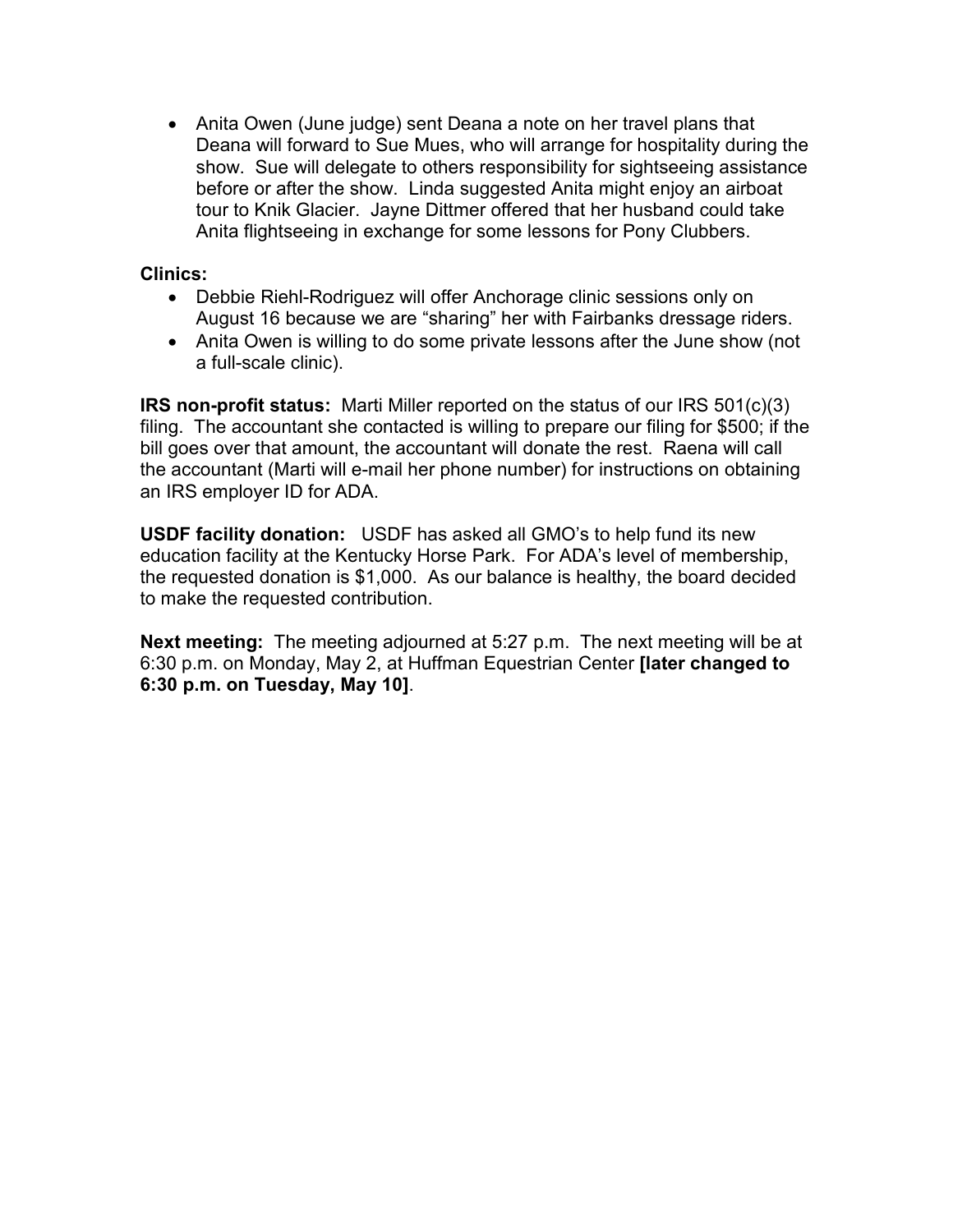### MINUTES OF ALASKA DRESSAGE ASSOCIATION'S FEBRUARY 2005 MEETING

| PRESIDENT: RAENA SCHRAER, 830-9882 | SEC'Y.: MARY KAYE HESSION, 345-1090   |
|------------------------------------|---------------------------------------|
| VICE-PRESIDENT: SUSIE KAISER, 346- | <b>SHOW COMM.: JENNIFER LUNDBERG.</b> |
| 2351                               | 301-2738                              |
| TREASURER: DEANA JOHNSON. 348-2503 | AWARDS: RAENA SCHRAER, 830-9882       |
| SENIOR BOARD: MARTI MILLER, 694-   | SENIOR BOARD: LINDA KELLEY, 746-5994  |
| 6123, 786-7437 (w)                 |                                       |
| JUNIOR BOARD: EMILY CARR, 345-8665 | JUNIOR BOARD: JORI DITTMER, 349-3949  |

Attendance: The Feb. 28, 2005 ADA board meeting was called to order at 6:40 p.m. with a quorum of Raena Schraer, Mary Kaye Hession, Marti Miller, Susie Kaiser, Linda Kelley, Deana Johnson, and Jori Dittmer. Emily Carr and Jennifer Lundberg could not participate.

**Minutes:** The January meeting minutes were approved.

Treasurer's Report: Treasurer Deana Johnson submitted a current balance sheet and a profit and loss comparison between 2004 and 2003. Our fiscal trends are healthy. On March 1 Deana will pay USDF the required \$17 per person according to the current roster. Already 42 of last year's total of 52 members have renewed, and we received \$1,201 in sponsorships in response to Deana's e-mailed solicitation. The donation we received from Debbie Moloznik and subsequently mislaid still has not come to light; Deana will check with Sue Mues to see if it was accidentally included with her papers.

### Membership outreach:

- Raena Schraer and Carolyn Schultz plan to complete our U.S. Dressage Foundation grant application for an adult dressage camp over the weekend.
- Raena will find a location for the ADA spring membership meeting right away.
- Christine Erikson gave Raena her personal opinions on the "Super Volunteer Award" that she funded: The recipient need not be an ADA member, and could even be a board member, but should have been involved for three or more show seasons doing the extraordinary. It should not be expected to grant the award every year; more like every three to five years if there's a worthy volunteer. Show management or the show committee chair—someone who's in the know about the volunteer's efforts—should submit the nomination. The award should suggest self indulgence: maybe a gift certificate to a nice restaurant, a spa treatment, or an afghan. To fund the award in future, Christine suggested that a percentage (1%?) of each show entry could be dedicated to it.
- We have books and movies now for our members to check out. Susie still has the USDF freestyle video and Linda Kelley has one of our three sets of the Masters of Equitation series on the trot and canter.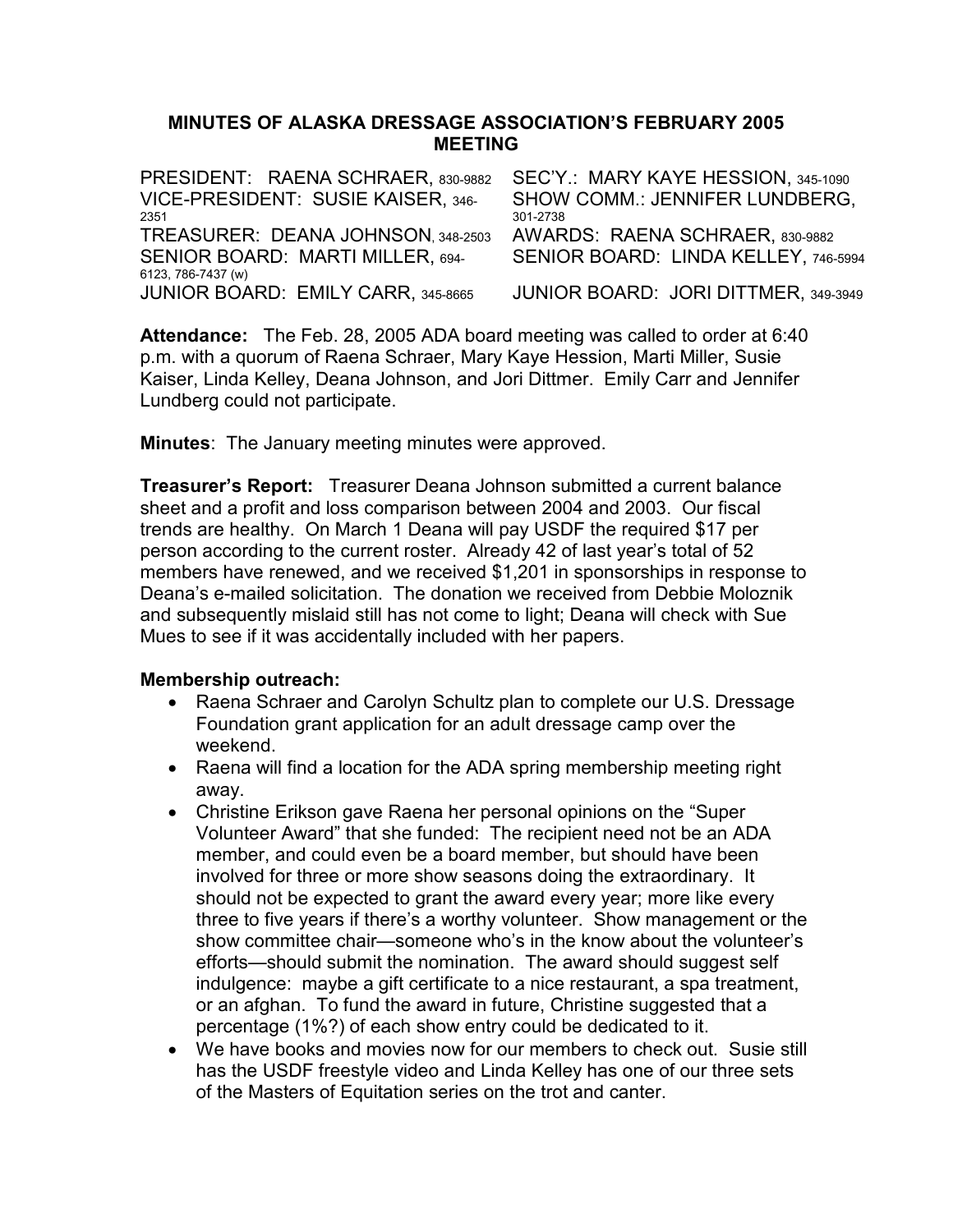### Show committee:

- The ADA shows are not yet recognized by ASH, but Deana gave Susie Kaiser a check to give to ASH for recognition.
- The Anchorage Horse Council has been notified of the dates we will need the dressage arena for our shows. It plans to have a cleanup day at WCCEC before the season opens.
- At the May schooling show, we'll have the assistance of the local Pony Club. Ten or more kids will be available for rock-picking in and around the dressage arena the Friday before the show. In turn, on Saturday night Deana will give Pony Clubbers a 30-minute lesson on how to use the arena markers and practice for a test. Susie will be the contact for this dressage show as well as the July schooling show. We'll ask Dr. Julie Grohs to judge the May show.
- Deana will call Sigrun Robertson (proposed June TD) and e-mail Debbie Moloznik (proposed August TD) to be sure they haven't officiated at those same shows more than two years in a row. She will let Linda Kelley know the outcome for the Omnibus.
- Raena will contact Anita Owen to see if she already signed a contract with us. Deana thought Sue Mues might possibly have the contract.
- Susie will file the paperwork so that we can offer the Dover Award at our June and August shows.
- On Deana's motion, the board decided to drop our show fee structure to \$20 for Introductory classes, \$25 for Training/First, \$30 for Second Level and above and freestyle classes, and \$35 for the ADA Championship Class. Prix Caprilli classes will also be \$30 because of the jump setup required.
- Kelly Ward, Marti Miller's husband, has again agreed to be our on-call show farrier.
- The board worked through all of details Linda Kelley needed to be resolved for the Omnibus.
- We still don't know which Valley Circuit show will have dressage classes.
- The June Anchorage Horse Council schooling show at WCCEC (no dressage) has been changed to June 11-12.

# Clinics:

- Our contract with Debbie Riehl-Rodriguez calls for her to do a two-day clinic after the August show. However, we know that a group of Fairbanks dressage riders would very much like her to come north instead. Deana will check with Debbie and see if she would like to do that.
- Raena will check with Anita Owen to see if she is willing to do clinics after the June show.
- In view of our healthy balance sheet, the board decided to charge only \$90 per session for clinics and absorb any extra cost.
- ADA does not plan to sponsor any clinics with Sue Kolstad during her stay in Alaska this June, but she is available for private clinics.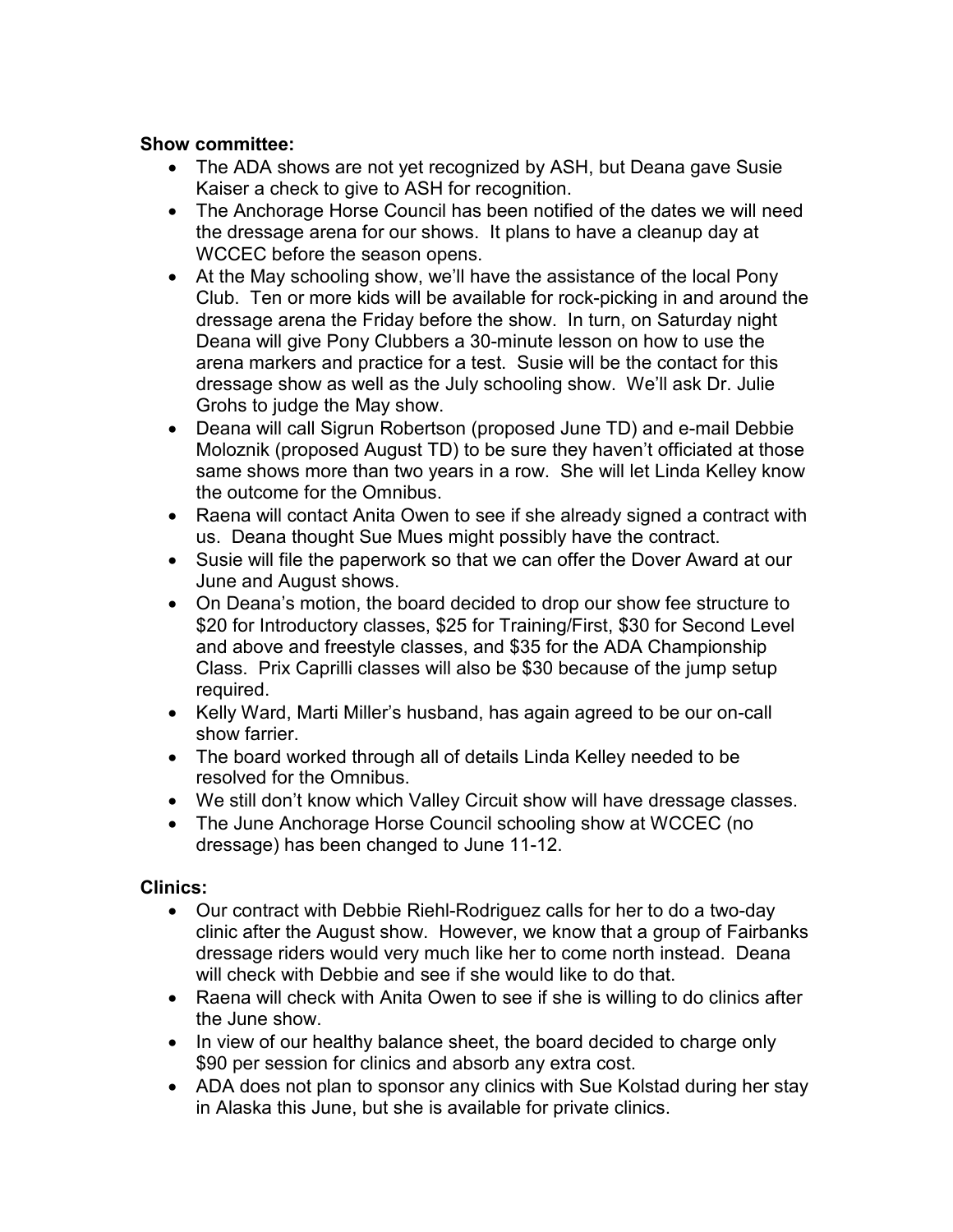Committees: Raena will be in charge of awards for the year-end banquet (Susie will arrange for ribbons and other show awards). We'll ask Jayne Dittmer to serve on our Hospitality Committee, and Peggy Peters had also volunteered to help. Carolyn Schultz will continue as ADA Historian.

IRS non-profit status: Marti reported on the status of our IRS 501(c)(3) filing. She found that Rick Brown had left a well-organized packet of 501(c)(3) documents for us in February 2003 when he moved to Colorado. (He also corrected our status with the State of Alaska as a non-profit corporation.) The package was nearly complete at that time, with a checklist to guide final completion and submittal, but the filing process appears to have stopped there. The forms are no longer current as to board and financial information, and we need an Employer Identification Number. On Deana's motion, the board authorized Marti to contact an accountant she knows who does non-profit filings and see if she can finish the process for us. If the cost would exceed \$500, Marti is to check back with the board. Raena will obtain a taxpayer ID number from the IRS.

### Newsletter:

- The March issue will be Raena's last as editor. This issue should list our year-end award winners from last fall, the Old Man Award, and the ASH Dressage Medal winner. We should also celebrate ADA members who achieved national rankings in USDF's All-Breeds awards program (per the USDF Connection 2004 Yearbook). In the American Quarter Horse Association's rankings, Debbie Erickson's Joe Rebel Tucker took third place at Second Level Open and second place at Third Level Open, as well as second place in Second Level Adult Amateur and first place in Third Level Adult Amateur. She also won third place at Training Level Adult Amateur on her Park My Hot Rod. Also for AQHA, Peggy Bowker rode her Miss Boston Wonder to third place in First Level Adult Amateur. And in Appaloosa Horse Club rankings, Linda Kelly won first place in Training Level Open and Adult Amateur as well as First Level Open and Adult Amateur on her TVR Dunny Chip.
- On Deana's motion, the board decided to eliminate the newsletter as a monthly publication. Instead, we will post news on ADA's website, alaskadressage.org, and do mailouts only as needed. We would definitely need a spring mailout to distribute the spring meeting invitation and Omnibus, and a fall mailout to send out ballots and banquet invitations. Linda has Publisher software and volunteered to send out the Omnibus as well the fall packet.

Next meeting: The meeting adjourned at 9:06 p.m. The next meeting will be on April 3 after the spring open membership meeting.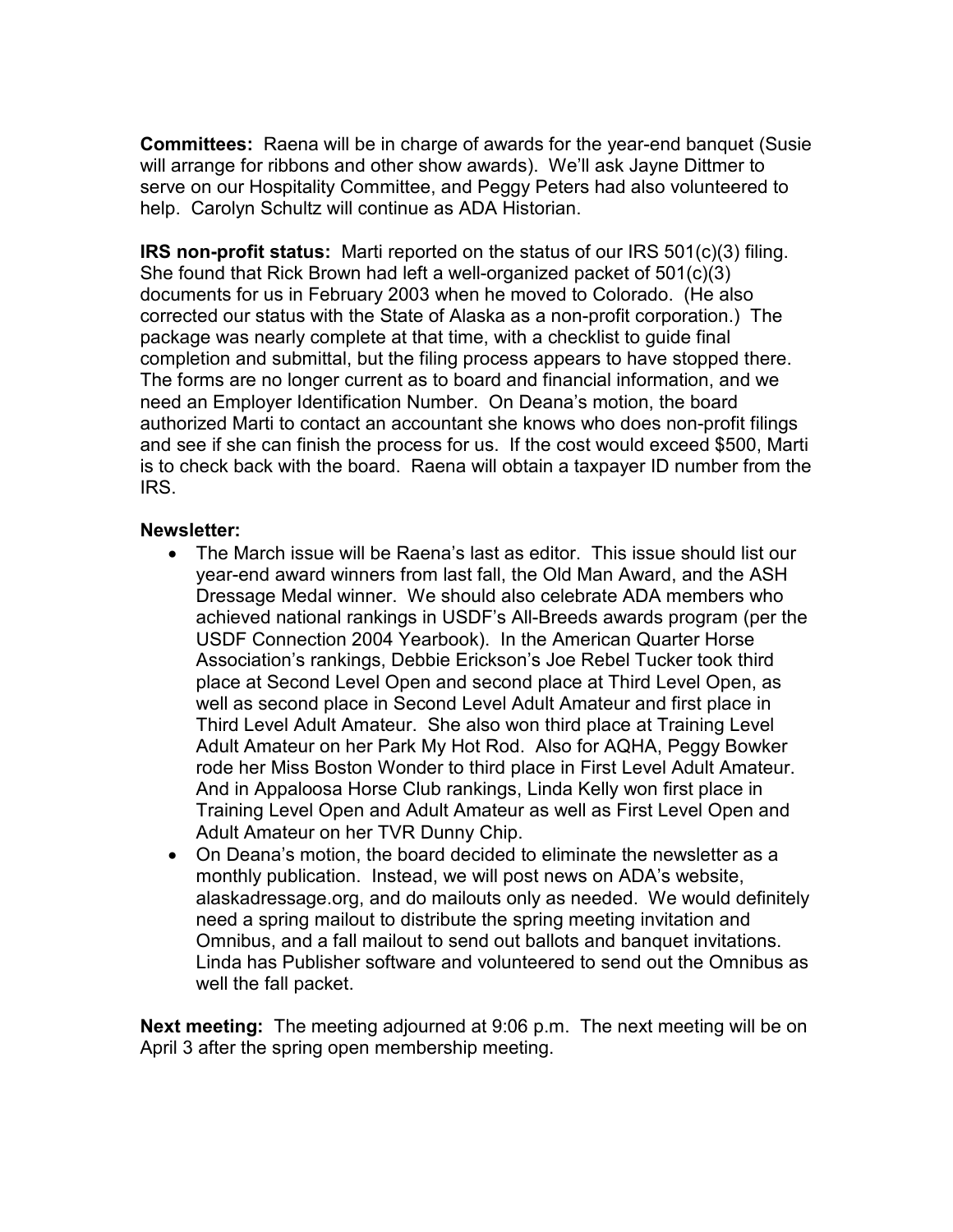### MINUTES OF ALASKA DRESSAGE ASSOCIATION'S JANUARY 2005 MEETING

PRESIDENT: RAENA SCHRAER, 830-9882 SEC'Y.: MARY KAYE HESSION, 345-1090 VICE-PRESIDENT: SUSIE KAISER, 346- <sup>2351</sup> SHOW COMM.: JENNIFER LUNDBERG, 301-2738 TREASURER: DEANA JOHNSON, 348-2503 AWARDS: RAENA SCHRAER, 830-9882 SENIOR BOARD: MARTI MILLER, 694- 6123, 786-7437 (w) SENIOR BOARD: LINDA KELLEY, 746-5994 JUNIOR BOARD: EMILY CARR, 345-8665 JUNIOR BOARD: JORI DITTMER, 349-3949

Attendance: The Jan. 22, 2005 ADA board meeting was called to order at 6:40 p.m. with a quorum of Raena Schraer, Mary Kaye Hession, Marti Miller, Susie Kaiser, Linda Kelley, Jennifer Lundberg, and Jori Dittmer, with Deana Johnson arriving at 7 p.m. Jayne Dittmer also attended. Emily Carr could not participate. Welcome to all new and returning board members!

Minutes: The November meeting minutes were approved (no meeting in December).

**Treasurer's Report:** Treasurer Deana Johnson reported there had been no change in ADA's accounts since her last report. We should send a letter thanking Debbie Moloznik for her contribution.

Proposed dressage camp: Raena Schraer found it impossible to file our U.S. Dressage Foundation grant application for an adult dressage camp (kids are welcome too!) because it asked for more detail than she could supply. It was decided that she would work on the application with Deana and Carolyn Schultz (who filed for a USDF grant years ago). Ideally our event would use the USDF crew that specializes in putting on adult camps.

- Jennifer Lundberg agreed to head up our show committee. Sue Mues and Ardene Eaton have volunteered their help. Mary Kaye Hession will send Jennifer Kari Bazzy Garber's advice on hiring officials, and show management tips are covered in the ADA Handbook, available at http://www.alaskadressage.org/forms.html.
- We're still not sure we've solved our TD problem (USEF GR1120 says a TD can't officiate at a show more than two years in a row, nor at more than two consecutive shows run by the same manager). Susie Kaiser will look into this.
- Susie finally got a definitive answer (from TD Veronica Holt) on our longstanding Prix Caprilli question: a Prix Caprilli class does not count against a horse's three-classes-per-day limit because it falls outside the list of recognized classes. However, it can be run as an "exhibition" or "special event" and it can be judged. (Maybe such classes can be packaged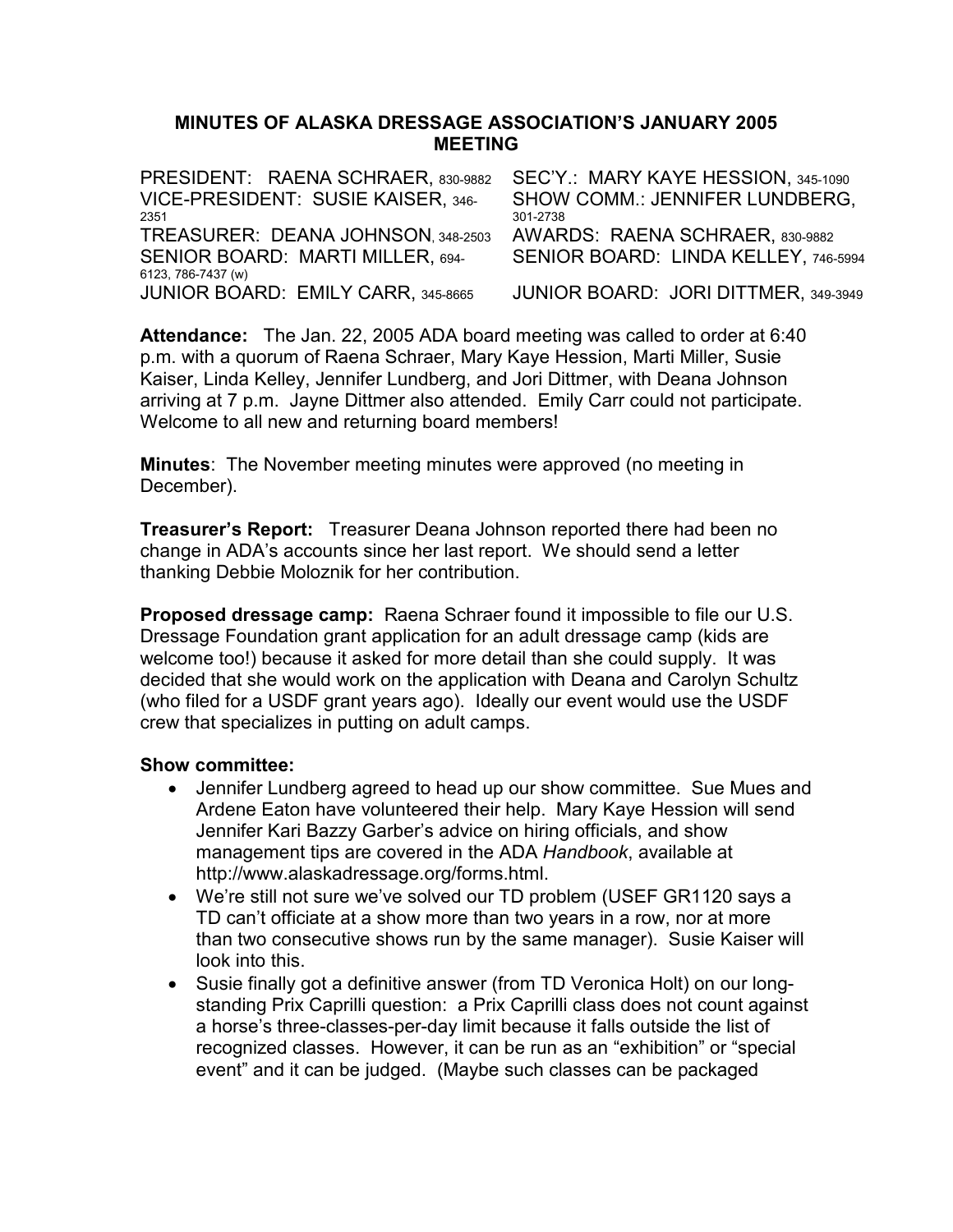together at mid-day or the end of the day.) Prix Caprilli scores should not be submitted to USDF.

- Veronica Holt also volunteered to edit our prize list. Better yet, she is willing to serve at one of our 2006 shows.
- We have completed the show recognition process with USEF and USDF for this year's ADA shows, but are still working on ASH recognition, and haven't reserved arena space yet. Susie will e-mail our dates to Lori Hackenberger at the Anchorage Horse Council, and Deana will check with ASH.
- We don't yet know which Valley Circuit shows will have dressage classes. Susie will get circuit manager Bill Kornegay's phone number and call him.
- The Anchorage Horse Council has already asked if Susie Kaiser will help with the dressage part of its schooling shows, but we want to save her for our recognized shows. Instead, Raena, Deana, and Jennifer Lundberg will cover these shows, and Jayne Dittmer will ask for youthful volunteers from the local Pony Club. We'll also recommend that dressage be offered at only two of the four schooling shows: May 14-15 (ADA's Margaret Adams Memorial Schooling Show occurs during this show) and July 30- 31. (The other AHC shows are June 21-22 and Aug. 27-28. Pony Club has its own commitments for a camp June 21-26 at Peter's Creek and a rally July 13-16 in Palmer.) Getting entries on time was a problem last year: AHC welcomed entries up until its classes started, but dressage entries need to be scheduled in advance. Can we get the schooling show entries earlier, or leave slots open for last-minute additions?
- Jayne Dittmer said she had room to house a clinician if that's needed during the summer.

USEF competitor penalty: Susie has received no reply to her letter protesting USEF's severe penalty against an ADA member/dressage competitor who mistakenly thought she had renewed her USEF membership. Susie plans to forward the letter to Veronica Holt and ask for advice on what else we can do.

ASH divisions: The board had considered asking ASH to merge Junior/Young Rider divisions at Training and First Level into the Open division, in view of declining Junior/YR entries. However, it decided to drop the idea for now, as there have been so many ASH changes this year already.

Election of officers: Raena Schraer will continue to serve as president, Deana Johnson as treasurer, and Mary Kaye Hession as secretary. Our new vice president is Susie Kaiser, with Jori Dittmer as her assistant. Linda Kelley volunteered to prepare the Omnibus this year.

### Membership outreach:

• The spring open membership meeting will be Sunday afternoon, April 3. Topic: helping everyone figure out what applications they need to get ready for the 2005 show season. Non-members will be welcome. We